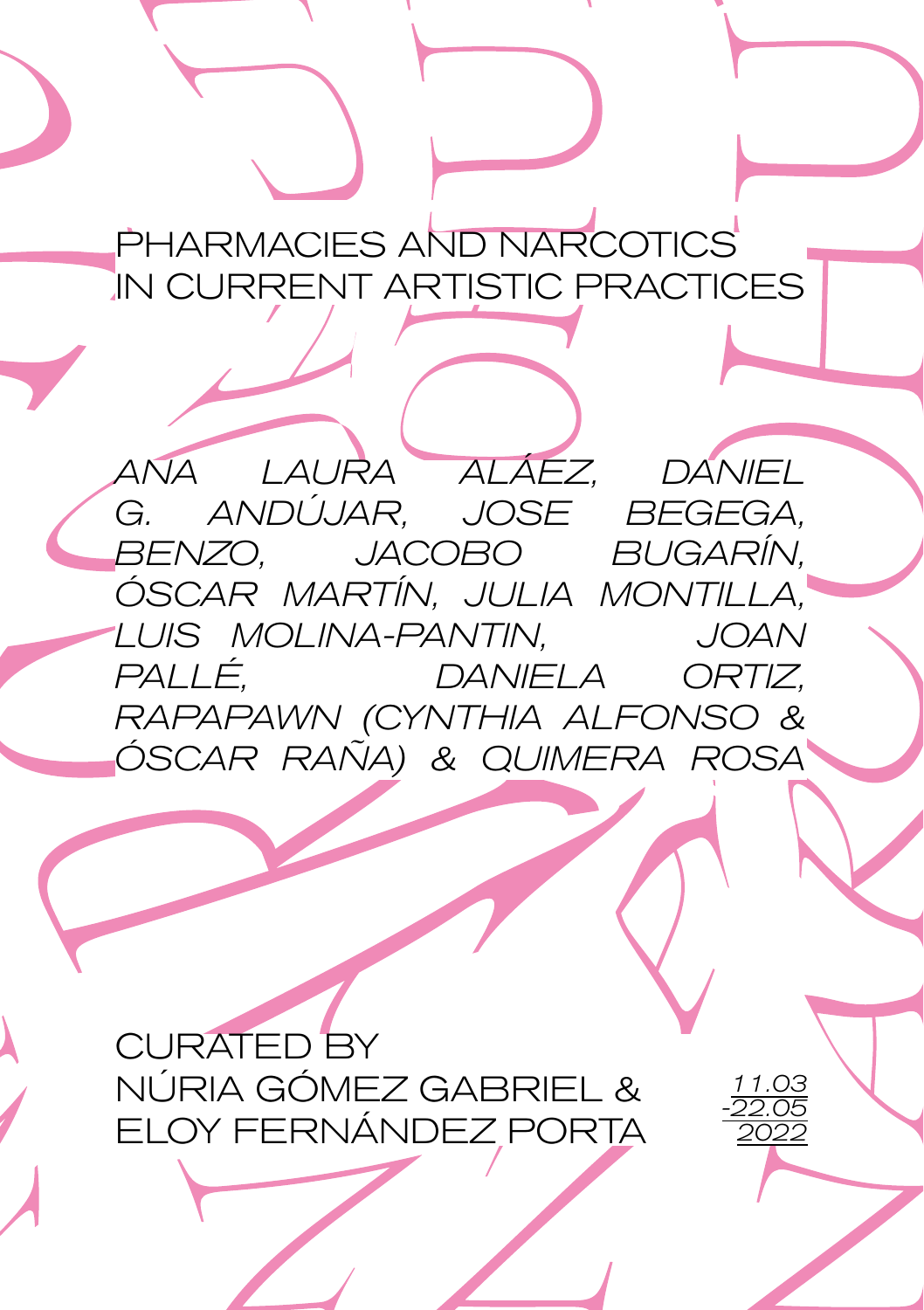Narcotic substances. Pharmacological remedies. These are the two main meanings that we associate with the word "drug". However, the Spanish word "droga" also has another historical meaning, to which the aforementioned meanings are related: debt, and with it, the uneasiness we feel about owing something: money, affections... the lack of reciprocity. The drug issue can therefore be viewed as part of the debt that we always have *to pleasure* (as John Lanchaster has written) and, at the same time, as an urgent need which makes our bodies sick, and which we can never fully satisfy. In both cases, addiction, as a result of the frequent recourse to narcotics, is a physical and mental disturbance, a muffled cry through which the subject expresses their own inadequacy: *the self is not enough.*

In this incomplete or flawed subject, which is also the subject of love and libido, it seems that the scientific and the philosophical values that have shaped the modern structure of the self have undergone a psychedelic reversal. If the drug is substance, then the individual is, in turn, an accident, a side effect of the exact or excessive administration of the pill or liquid. Our identities are described in the small print of drug leaflets, which, as J.G. Ballard said, constitute literature and, as a written account of the symptom, they narrate possibilities, dangers, expansions and exaltations of the senses and of the mind.

we find this system of investments and transfers expressed in psychedelic inflections that alter perception (Rapapawn), and also in events where the art space is invaded and transformed by the nocturnal and Dionysian spirit of partying (Ana Laura Aláez). The consumption of ecstasy also has its monument or *nonument* (Joan Pallé). The autobiography becomes a clinical self-portrait (Benzo). At the same time, consumer habits, whether tolerated, illegal or unregulated, all have resonances in political terms, be they policies which restrict and hinder migration processes (Daniela Ortiz), which determine types of gatherings and collective sexual association (Jose Begega) or which create gender identity through experimentation (Quimera Rosa). Throughout the journey we have mapped out in *Narcohumanism*,

In the cracks between the interior and the exterior, the narcotic experience incorporates a spatial and geographical dimension. Mapping out territories —paradisiacal, hellish or purgatorial— and presenting them a*pressure landscapes*  subjected to the forces of (narco) capital is the aspect shared by various projects that show us the city illuminated by blister lights (Julia Montilla), the dynamics of buying and selling in the catacombs of the Deep Web (Daniel G. Andújar) and the glittering and sinister architectures created by the cartels, from Cali (Luis Molina-Pantin) to Galicia (Jacobo Bugarín). These inflections, and those before them, take place in the light and sound environment generated by Óscar Martín in collaboration with Sebastian Jara Bunster, who have created an enveloping installation where visitors to the exhibition become experimental subjects.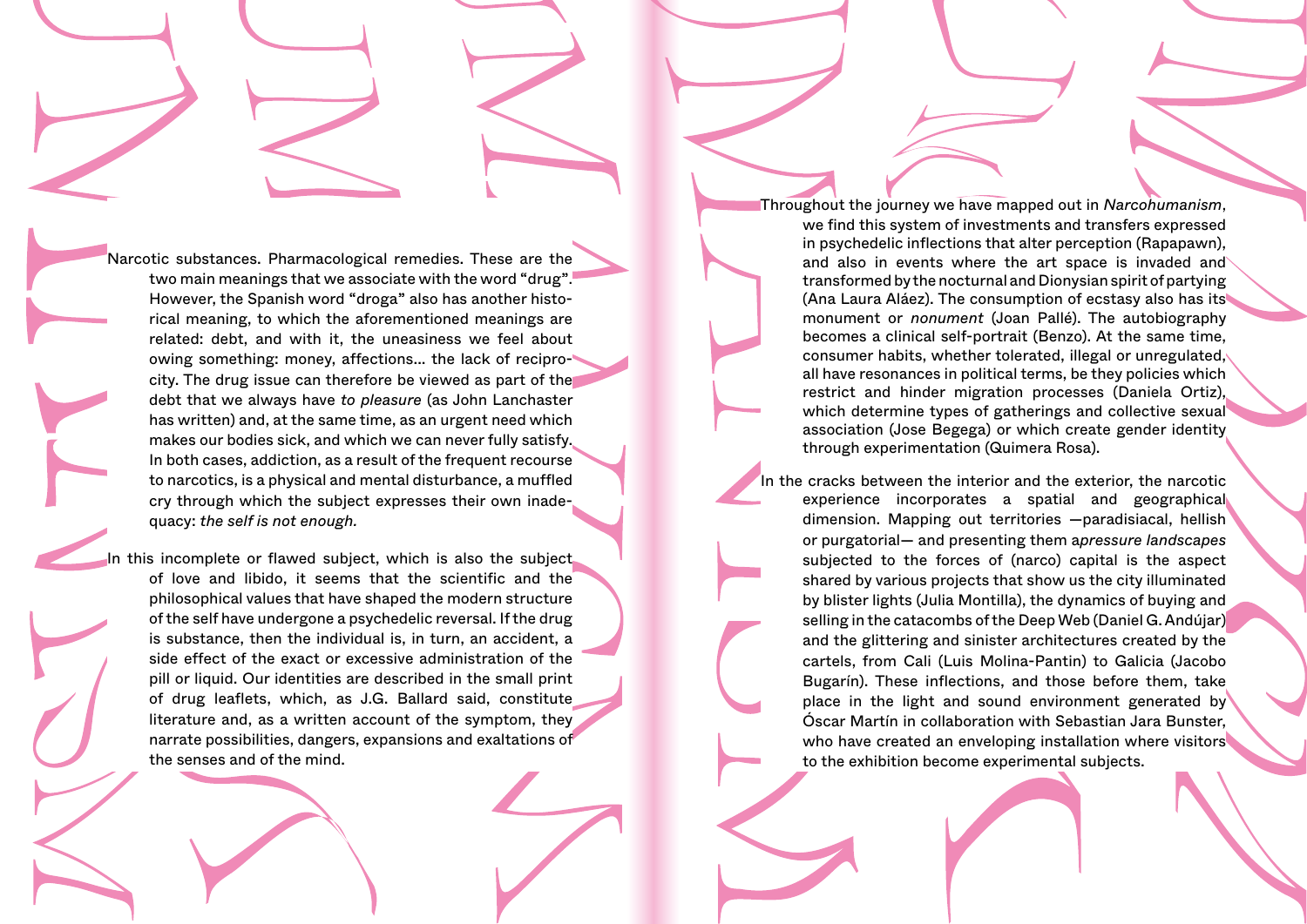#### *Guided visits*

With Eloy Fernández Porta & Núria Gómez Gabriel Saturday 19th March 2022, noon Saturday 7th May de 2022, noon Bòlit\_LaRambla

### *Seminar*

*Thinking Narcohumanism: individual and collective implications of the world as a pharmacy* With Eloy Fernández, Núria Gómez Gabriel and Laurent de Sutter Conductor, Oriol Rosell. Wednesday 23th March 2022, 10 am -2 pm and 4.30 pm - 6.30 pm Sala de Graus (UdG) In collaboration with Cátedra Ferrater Mora

### *Workshop*

*Bio.trans.lab:* **transdisciplinary queer pedagogies** Led by Paula Pin Saturday 30th April 2022, 11 am -2 pm Bòlit\_PouRodó

### *Route*

*Plants, women and sleep: the narcovegetal route* Led by Associació Milfulles Saturday 30th April 2022, 6 pm Meeting point: Factoría Cultural Coma Cros

# *Lecture*

**Book presentation:** *Los brotes negros* With Eloy Fernández Porta Thursday 12th May 2022, 6.30 pm Centre Cultural La Mercè In collaboration with l'Escola Municipal d'Humanitats